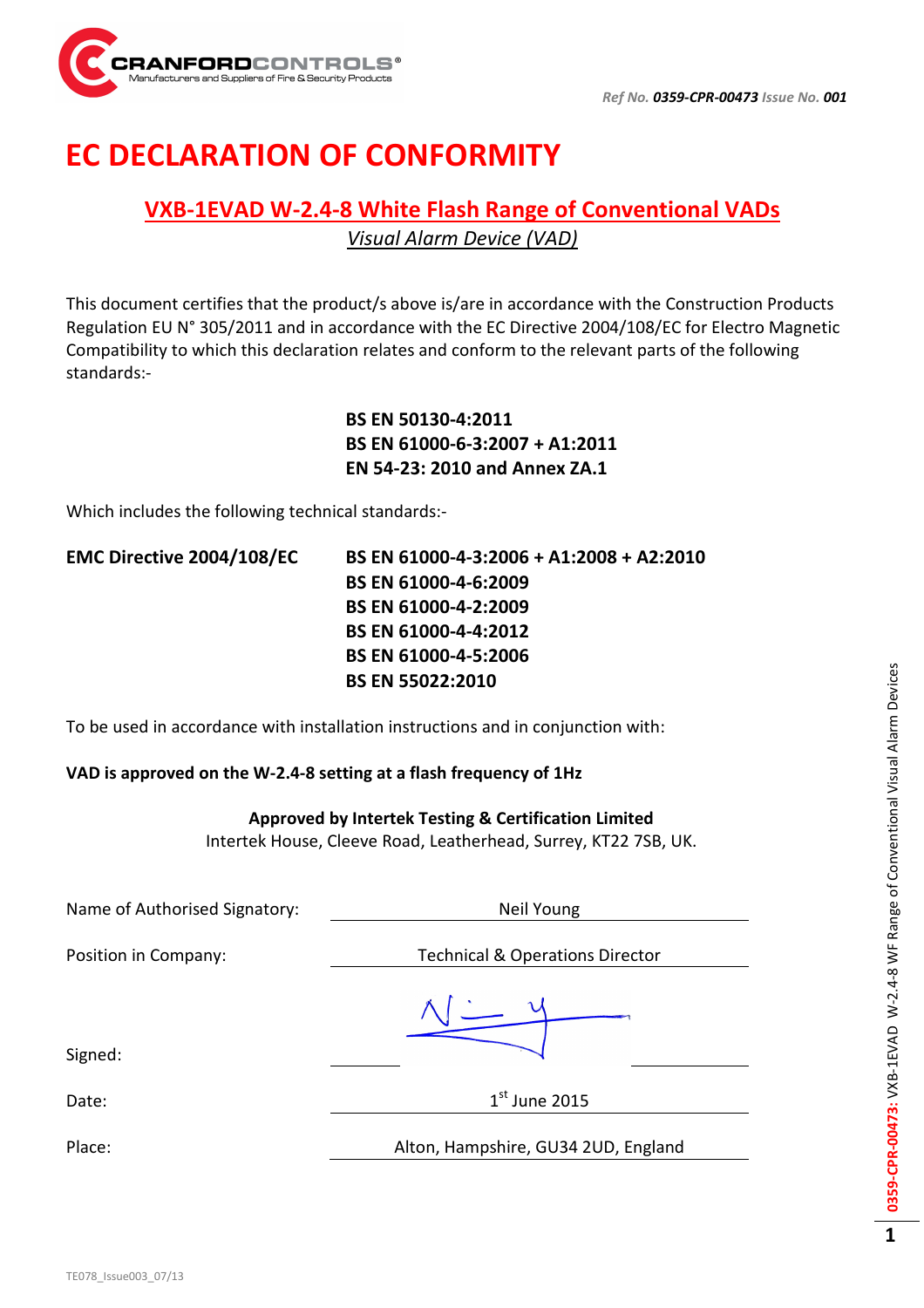

## EC DECLARATION OF PERFORMANCE

1. Unique Product identification code:

VXB-1EVAD Wall W-2.4-8 White Flash range of VADs

2. Type, batch or serial number or any other element allowing identification of the construction product as required pursuant to Article 11(4):

Fire Alarm Devices – Visual Alarm Devices incl. 512-301, 512-302, 512-307, 512-308

3. Intended use or uses of the construction product, in accordance with the applicable harmonized technical specification, as foreseen by the manufacturer:

Fire detection and fire alarm systems installed in and around buildings.

4. Name, registered trade name or registered trade mark and contact address of the manufacturer as required pursuant to Article 11(5):

> Cranford Control Limited, Unit 2 Waterbrook Estate, Waterbrook Road, Alton, Hampshire, GU34 2UD, UK.

5. Where applicable, name and contact address of the authorized representative whose mandate covers the tasks specified in Article 12(2):

Not applicable

- 6. System or systems of assessment and verification of constancy of performance of the construction product as set out in Annex V:
	- System 1
- 7. In case of the declaration of performance concerning a construction product covered by the harmonized standard:

Intertek Testing & Certification Limited Intertek House, Cleeve Road, Leatherhead, Surrey, KT22 7SB, UK.

Performed type testing and the initial inspection of the manufacturing plant and of the factory production control with continuous surveillance assessment and approval of the factory production control under system 1 and issued the EC certificates of conformity:

0359-CPR-00473

8. In case of the declaration of performance concerning a construction product for which a European Technical Assessment has been issued:

Not applicable.